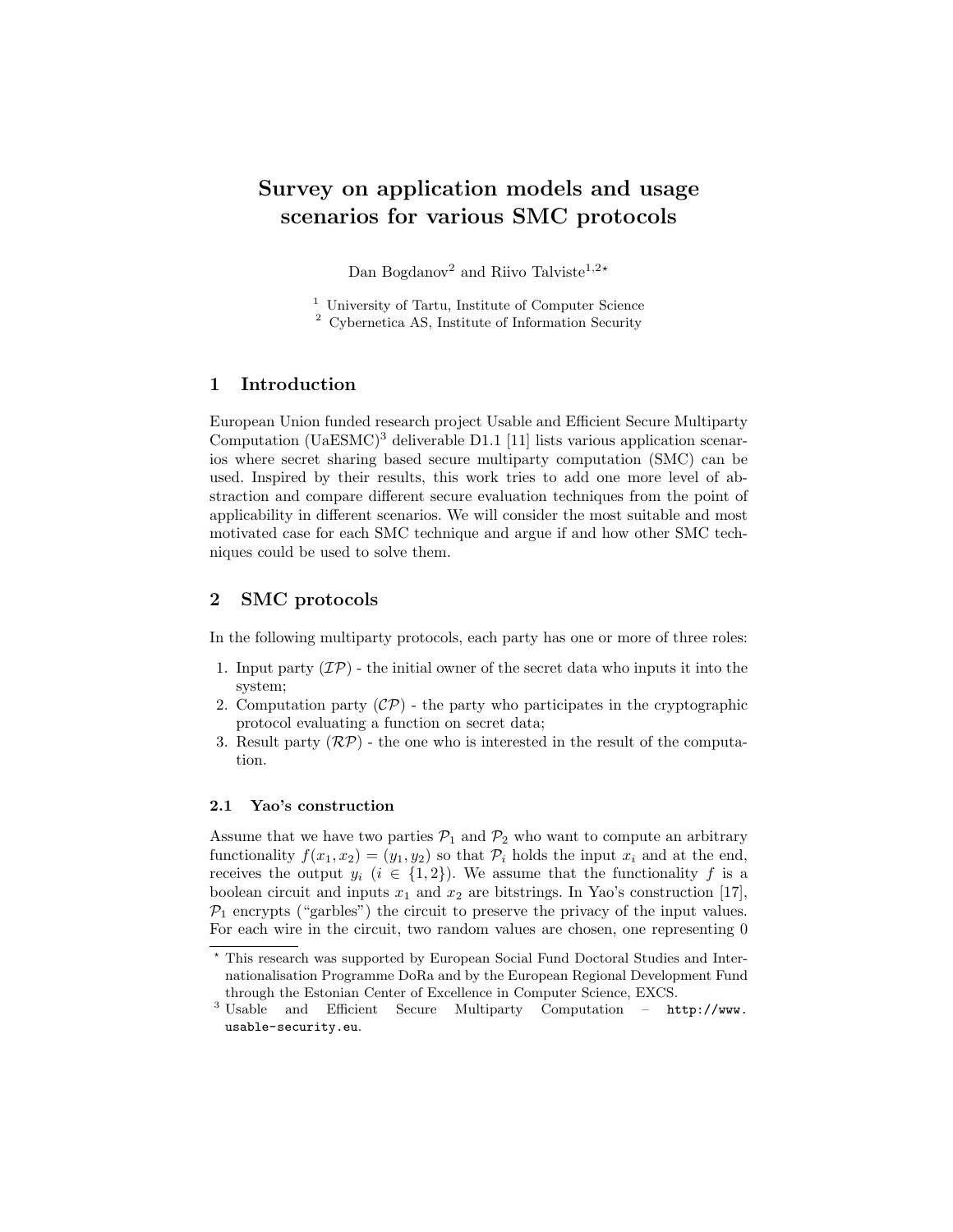and another representing 1. For a gate g with inputs  $b_1 \in \{0,1\}$  and  $b_2 \in \{0,1\}$ , the random values of input wires of  $g$  corresponding to each pair of the values of  $b_1$  and  $b_2$  are used as keys to encrypt the value corresponding to  $g(b_1, b_2)$  of the output wire of g. To hide the operation that the gate performs, each gate's computation table is also randomly permuted, so that it maps random inputs to the corresponding random output.  $\mathcal{P}_1$  constructs the garbled circuit and sends it to  $\mathcal{P}_2$  along with its encrypted inputs. While evaluating the garbled circuit,  $\mathcal{P}_2$  uses 1-out-of-2 Oblivious Transfer (OT) for each of its input bits to get the corresponding encrypted input value from  $\mathcal{P}_1$ . If needed,  $\mathcal{P}_2$  then forwards the circuit outcome back to  $\mathcal{P}_1$ . A more in-depth description of this method along with the security proof is given in [\[9\]](#page-8-2).

#### 2.2 Fully homomorphic encryption

Homomorphism is a property of some public key cryptosystems that allows one to modify encryptions in a meaningful way. For example, cryptosystems like Paillier [\[10\]](#page-8-3), lifted ElGamal [\[6\]](#page-8-4) and Damgård-Jurik [\[5\]](#page-8-5) are additively homomorphic, meaning that one can add together encrypted values or multiply them with public constants without knowing the corresponding private key. However, for multiplication of encrypted values, help from the party holding the private key is required.

The first provably secure fully homomorphic encryption (FHE) scheme, i.e. a scheme that is both additively and multiplicatively homomorphic, was introduced by Gentry [\[7\]](#page-8-6) in 2009. Gentry proposed a somewhat homomorphic scheme that was only able to evaluate low degree polynomials on encrypted data because of the cumulation of noise that would eventually render the encryption indecipherable. He then showed how to make this scheme bootstrappable by homomorphically recrypting the ciphertext yielding in a fresh noise free ciphertext. Unfortunately, this operation is costly and thus difficult to use in practical applications. Since then, this scheme has been built upon and refined to be more practical [\[15](#page-8-7)[,14](#page-8-8)[,8\]](#page-8-9).

#### 2.3 Secret sharing based SMC

Secret sharing based secure multiparty computation or simply secure multiparty computation (SMC) uses n computation parties that must be independent and not collude. Each input party *secret shares* his input  $x_i$  into n shares  $[x_i]_1, \ldots, [x_i]_n$  and distributes them among the CP-s so that  $\mathcal{CP}_j$  gets share  $[x_i]_j$ . Depending on the secret sharing scheme used, all (for additive and bitwise sharing) or at least some threshold of shares (e.g. for Shamir's secret sharing scheme [\[13\]](#page-8-10)) are required to reconstruct the original value.

The computation parties then execute an interactive protocol to evaluate a function on the input values. As a result, each  $\mathcal{CP}$  learns a single share of the output that can be used in later computations or sent to the result party who can reconstruct the function output value.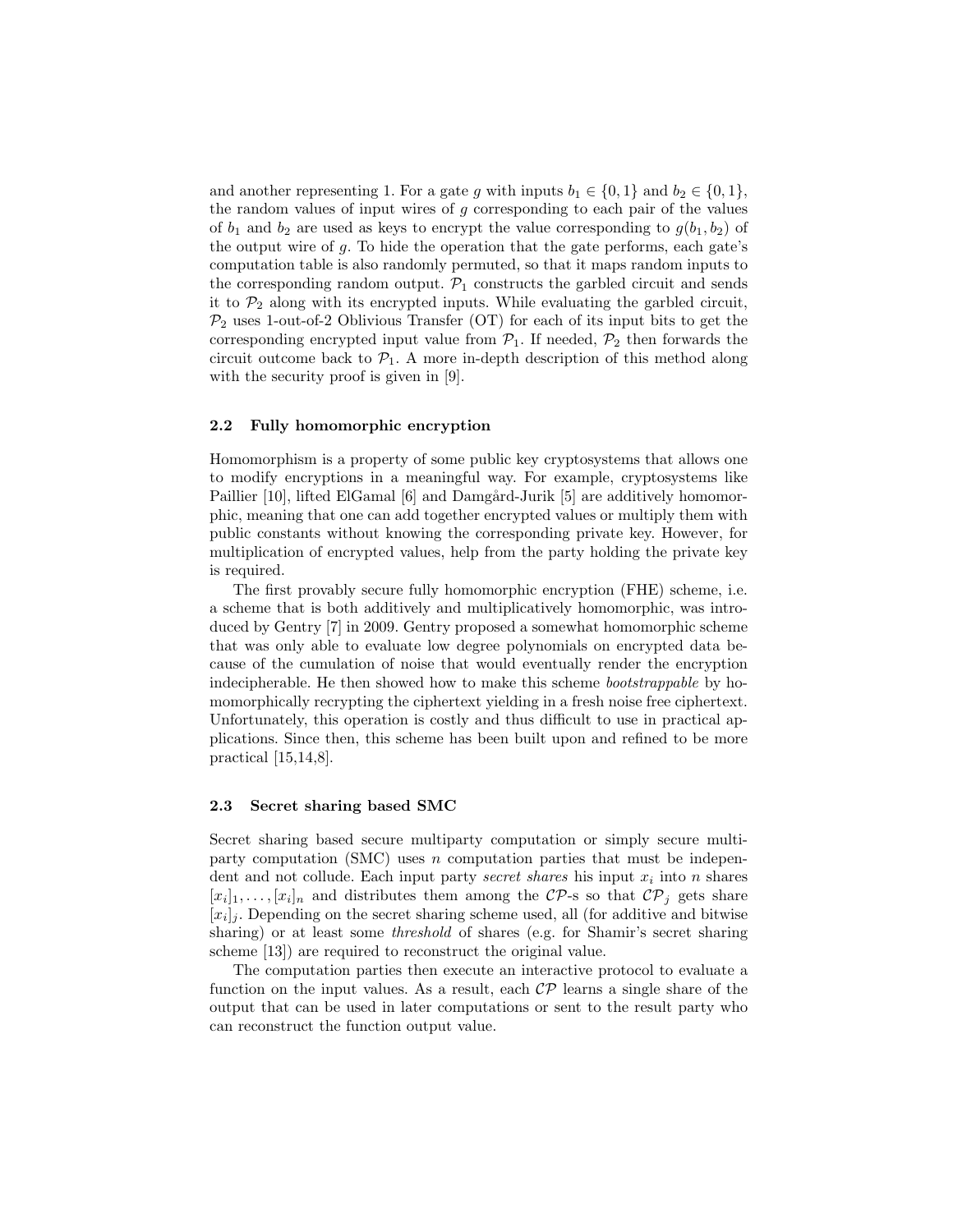## 3 Application models

In this paper we will consider three common scenarios where SMC is considered suitable. We will argue how each of the different SMC protocols can be used in each scenario and what are their advantages and disadvantages in each case.

The three scenarios are

- 1. a case with many input parties and separate result parties that receive aggregated results from the SMC instance. For example, auctions and many other scenarios where aggregated results are computed from sensitive data;
- 2. a case where a single input party is outsourcing extensive computations on encrypted data, for example, to a cloud;
- 3. a case with two input/result parties who want to compute a joint function on their sensitive data, e.g. Yao's millionaire problem [\[16\]](#page-8-11).

#### 3.1 Case 1

The first scenario involves several input parties and one or more result parties that are interested in some function results computed from inputs. The application model is shown in Figure [1a.](#page-4-0) The number of computation parties depends on the SMC technique that is used. In case of secret sharing based SMC and multiparty Yao, there are three of more  $\mathcal{CP}\text{-s}$ , while with using FHE one  $\mathcal{CP}$  might be enough, depending on the amount of homomorphic computations needed.

The intuition that this case is most suitable for secret sharing based SMC is illustrated by the fact that it has been successfully used to solve real life problems. For the first time, it was used in 2008 in Denmark to conduct a secure double auction [\[4\]](#page-7-0) and the second time was in 2011 in Estonia where the Association of ICT companies used it to see how their sector is doing financially [\[3\]](#page-7-1). In both these cases there were several parties interested in the computation result, but from the application model's view in the second case there was a single result party that ordered the computation and received the result. It was then responsible for distributing it to the others.

With fully homomorphic encryption and a single result party (see Figure [1b\)](#page-4-0) this application scenario is natural — all input parties encrypt their values with the public key of the result party, the computing party perform homomorphic operations on those and the result party is able to decrypt the outcome with its private key. In that sense, the result party "owns" the data as it is the only one who can read it. However, with several result parties with different private keys, it comes increasingly difficult to realize it. Different input parties may encrypt their data under different public keys and the computation party can use the bootstrapping function to recrypt them under another public key, but in the end the result must still be encrypted under a single public key so whoever has the corresponding private key, is the data owner. As a possible solution, one may use a hybrid setup where result parties secret share the "master" private key so they must cooperate to decrypt the final result [\[7\]](#page-8-6).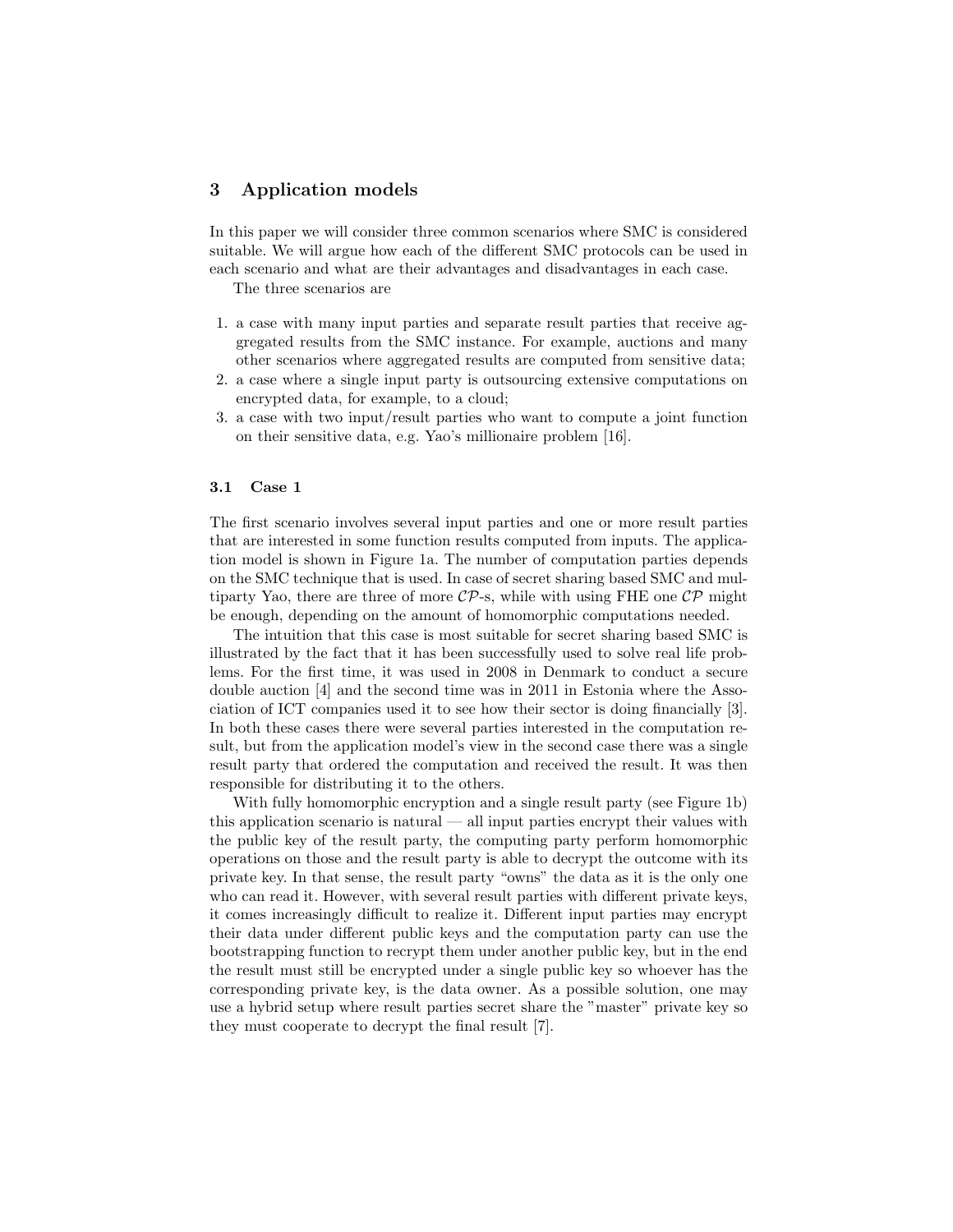Similarly, with several input and/or result parties, this application scenario is not realizable with classical two-party Yao's construction. However, there exist multiparty extensions for Yao's construction [\[1\]](#page-7-2). For example, FairplayMP [\[2\]](#page-7-3) allows several input and result parties that use secret sharing and computation parties that use secure multiparty computation to produce a separate garbled circuit for each result party that can then evaluate it. In this case the communication model is similar to using secret sharing based SMC.

Trust and resources. With secret sharing based SMC there is a need to choose and set up computation parties so that they will not collude with each other. Depending on the given scenario, collaborating parties may take the role of  $\mathcal{CP}$ s, eliminating the need to search for trusted external parties. For example, in the double auction held in Denmark in 2008 the buyer took the role of one  $\mathcal{CP}$ , the representative of the sellers took the role of the second  $\mathcal{CP}$  and an independent third party responsible for the technical details of the auction played the role of third  $\mathcal{CP}$ . The aforementioned project in Estonia in 2011 also had three computation parties. However, since the collaborating parties were all ICT companies capable of hosting a computation service, all the the  $\mathcal{CP}$ -s were elected among themselves. As implementing this case with Yao's garbled circuits requires a hybrid model with many computation parties and secret sharing, the same trust and resource handling principles apply in this case.

With a single computation and a single result party implementing this case with fully homomorphic encryption is easiest as only one  $\mathcal{CP}$  instance has to be set up. Also, there are no trust issues as everything that the  $\mathcal{CP}$  sees is encrypted under  $\mathcal{RP}$ 's public key. Unfortunately, FHE implies huge computational cost. With multiple result parties and a hybrid model with secret shared  $\mathcal{RP}$ 's private key, the same principles apply as for secret sharing based SMC and multiparty Yao model.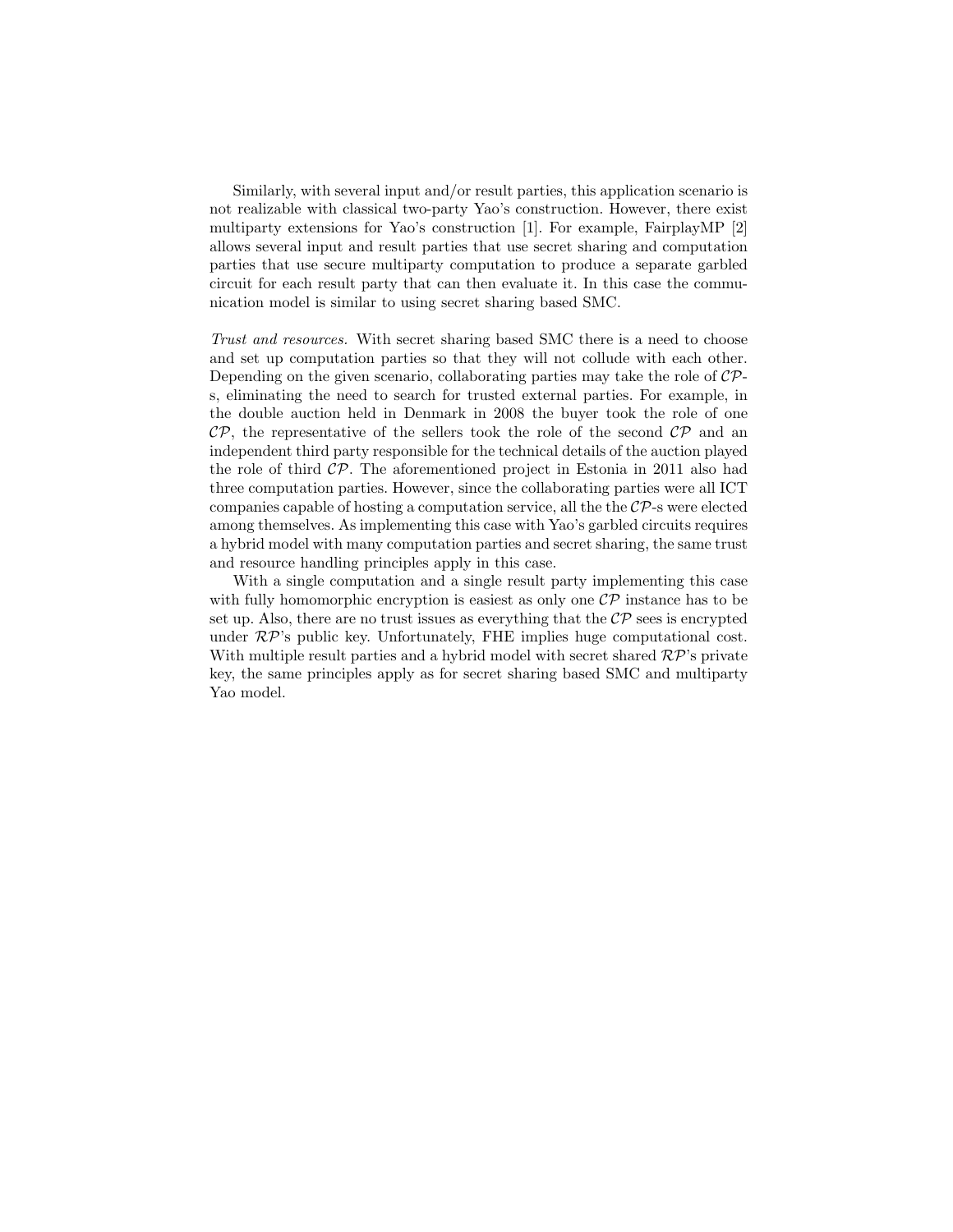<span id="page-4-0"></span>

(a) Secret sharing based SMC and multiparty Yao



Fig. 1: Interactions between parties in Case 1, involving one or more computation parties.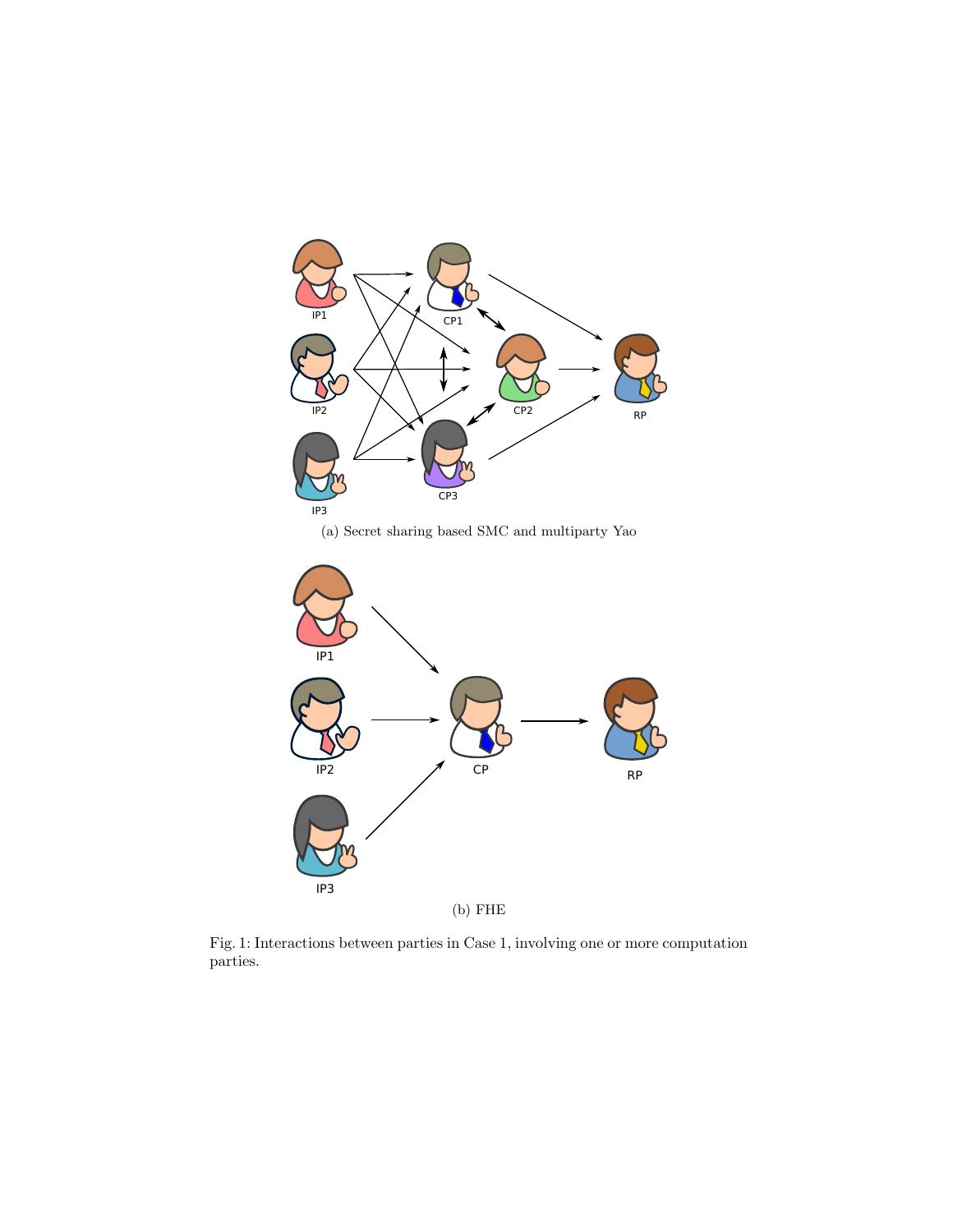### 3.2 Case 2

In the second case there are only two parties  $-$  a single input and result party as one entity and a single computing party. This case illustrated on Figure [2a](#page-5-0) is a typical "killer application" for the fully homomorphic encryption setting, where a party outsources operations on sensitive data to a public cloud by first encrypting the data.

<span id="page-5-0"></span>

Fig. 2: Interactions between parties in Case 2.

With Yao's construction, this scenario does not make much sense although there are essentially two parties. Since only one party has input, generating a garbled circuit and interactively evaluating it does not suit well with the goal of this case.

It is trivial to solve this case also with secret sharing based SMC by splitting the role of  $\mathcal{CP}$  between three or more parties (Figure [2b\)](#page-5-0).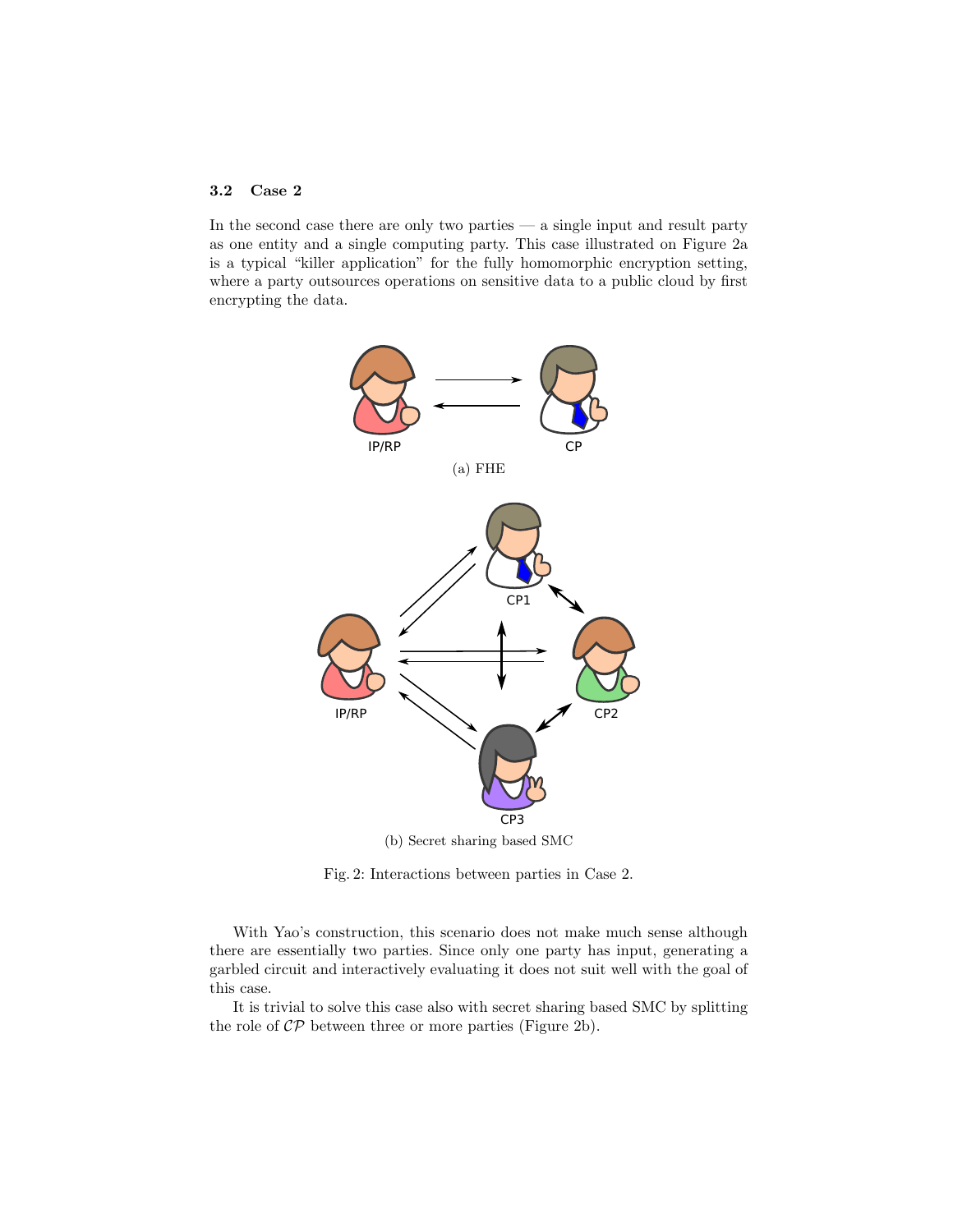Trust and resources. With FHE only one  $\mathcal{CP}$  (cloud provider) is required and there are no trust issues as the  $\mathcal{CP}$  only sees encrypted data. Using FHE introduces great computational overhead, whereas using SMC introduces communication overhead between the parties sharing the role of  $\mathcal{CP}$ . This must be taken into account as both resources (CPU time and network bandwidth) cost on a cloud. Moreover, in the case on SMC, the input/result party has to be sure that the computation parties do not collude which in this case means finding three or more competing cloud providers.

### 3.3 Case 3

The third case (Figure [3\)](#page-6-0) is motivated by Yao as a millionaires' problem [\[16\]](#page-8-11), where two parties both have secret input (their wealth) and they want to compute a function (greater than comparison) on their inputs. As such, it is most suitable for Yao's construction (Figure [3a\)](#page-6-0) where one party constructs the garbled circuit and sends it to the other one who then evaluates it with the help of oblivious transfers (OT) with the first party.

<span id="page-6-0"></span>

Fig. 3: Interactions between parties in Case 3.

A similar construction also works with FHE (Figure [3b\)](#page-6-0), where one party encrypts his input with his public key and sends it to the other party who then evaluates the necessary function on it using homomorphic operations and his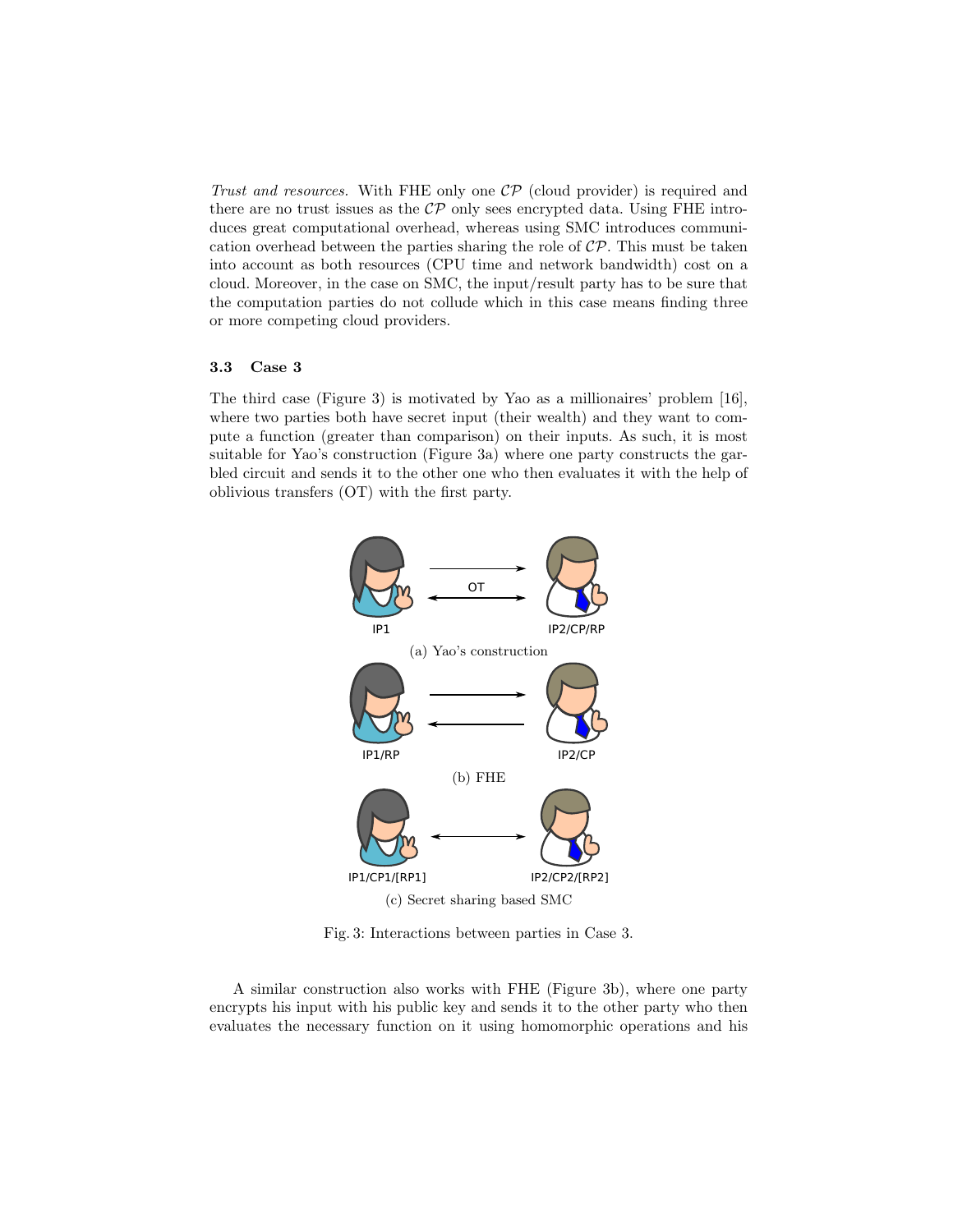own input. In case of both Yao's construction and FHE only one of the two parties gets the result. In former the one evaluating the garbled circuit gets the result. However, in case of FHE the  $\mathcal{CP}$  only gets the encrypted output that it has to send back to  $\mathcal{RP}$  who has the corresponding private key. In both cases it is up to  $\mathcal{RP}$  if it forwards the result also to the other party.

As there exists multiparty construction that uses Yao's circuits [\[2\]](#page-7-3), there is also a secret sharing based SMC construction that use only two parties [\[12\]](#page-8-12) (Figure [3c\)](#page-6-0). In this scenario both parties get only a share of the final result so they have to decide how to publish those, i.e. whether only one or both of the parties get to know the result.

Trust and resources. The millionaires' problem has two parties who are interested in the outcome of the computation. As such, there is no need to include any external parties when using Yao's construction, FHE or 2-party secret sharing scheme. This also eliminates the threat of colluding parties when using secret sharing based SMC.

Of course, there is a possibility to also add one or more external non-colluding parties and use the more common secret sharing scheme with three or more parties.

#### 4 Conclusion

This work compares three secure multiparty computation techniques — Yao's construction, fully homomorphic encryption and secret sharing based SMC by taking a signature application model for each one and try to solve the problem with the other SMC techniques. As expected, each SMC technique is most suitable for its own case but with a few exceptions, the other techniques are also applicable.

## References

- <span id="page-7-2"></span>1. Donald Beaver, Silvio Micali, and Phillip Rogaway. The round complexity of secure protocols (extended abstract). In Harriet Ortiz, editor, STOC, pages 503–513. ACM, 1990.
- <span id="page-7-3"></span>2. Assaf Ben-David, Noam Nisan, and Benny Pinkas. FairplayMP: a system for secure multi-party computation. In CCS '08: Proceedings of the 15th ACM conference on Computer and communications security, pages 257–266, New York, NY, USA, 2008. ACM.
- <span id="page-7-1"></span>3. Dan Bogdanov, Riivo Talviste, and Jan Willemson. Deploying secure multi-party computation for financial data analysis (short paper). In Proceedings of the 16th International Conference on Financial Cryptography and Data Security. FC'12, pages 57–64, 2012.
- <span id="page-7-0"></span>4. Peter Bogetoft, Dan Lund Christensen, Ivan Damgrd, Martin Geisler, Thomas Jakobsen, Mikkel Krøigaard, Janus Dam Nielsen, Jesper Buus Nielsen, Kurt Nielsen, Jakob Pagter, Michael Schwartzbach, and Tomas Toft. Multiparty computation goes live. Cryptology ePrint Archive, Report 2008/068, 2008. [http:](http://eprint.iacr.org/) [//eprint.iacr.org/](http://eprint.iacr.org/).